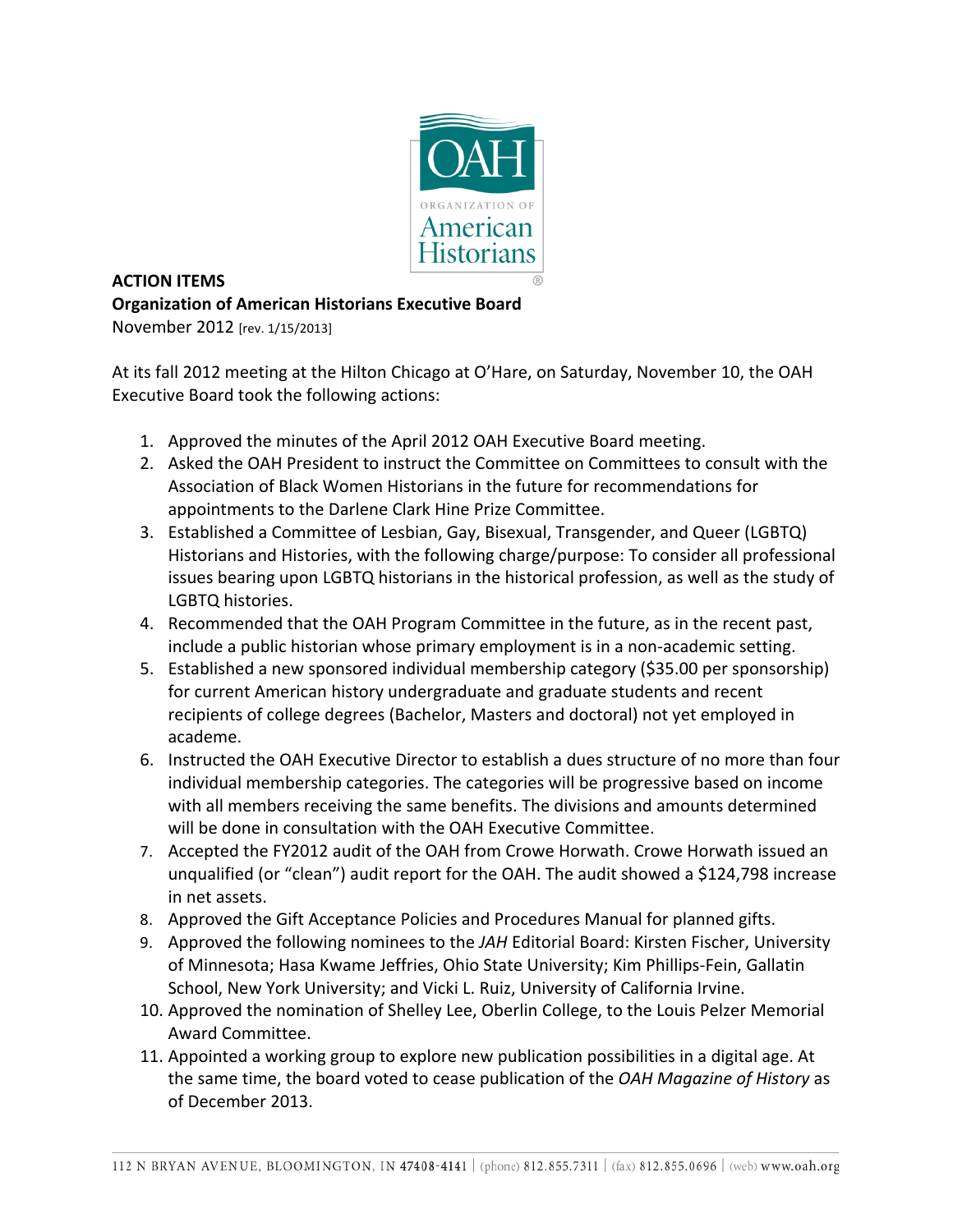- 12. Selected John A. D'Emilio, University of Illinois at Chicago, as the recipient of the 2013 Roy Rosenzweig Distinguished Service Award.
- 13. Voted to update the procedures for submitting nominations for the Friend of History and Roy Rosenzweig Distinguished Service Award to the following: "Any member of the OAH may submit a nomination, either by letter to the OAH Executive Director or via comment at the end of the OAH ballot. All nominations submitted will be considered by the selection committee, along with other nominations generated by the committee. Nominations will remain active for two years."
- 14. Allocated \$1,500 to the OAH Committee on the Status of African American, Latino/a, Asian American, and Native American (ALANA) Historians and ALANA Histories to use for travel for students attending the 2013 OAH Annual Meeting in San Francisco.
- 15. Approved the following service and award committee appointments for 2013 as submitted by the OAH Committee on Committees.

## **OAH SERVICE COMMITTEE APPOINTMENTS**

COMMITTEE ON COMMUNITY COLLEGES R. Lynn Rainard, Tidewater Community College-Chesapeake Campus

INTERNATIONAL COMMITTEE (Approved the additional appointment of Wang Xi.) Clare Corbould, Monash University (Chair, May 1, 2015-April 30, 2016) Anke Ortlepp, Ludwig-Maximilians-University Wang Xi, Indiana University of Pennsylvania

OAH COMMITTEE ON NATIONAL PARK SERVICE ISSUES Mark Harvey, North Dakota State University Patricia West, Martin Van Buren National Historic Site/University at Albany, SUNY Joan M. Zenzen, Independent Historian, Rockville, MD (Chair, May 1, 2015-April 30, 2016)

COMMITTEE ON PART-TIME, ADJUNCT, AND CONTINGENT EMPLOYMENT Members expiring in 2013 have offered to continue serving. Donald F. Hall, Ivy Tech Community College Elizabeth Hohl, Fairfield University Arlene Lazarowitz, California State University, Long Beach Howard Smead, University of Maryland, College Park

COMMITTEE ON PUBLIC HISTORY Denise D. Meringolo, University of Maryland-Baltimore County Katherine Ott, National Museum of American History (Chair, May 1, 2015-April 30, 2016)

**COMMITTEE ON TEACHING** Amy Helene Forss, Metropolitan Community College Jason L. Knoll, Verona Area High School (WI)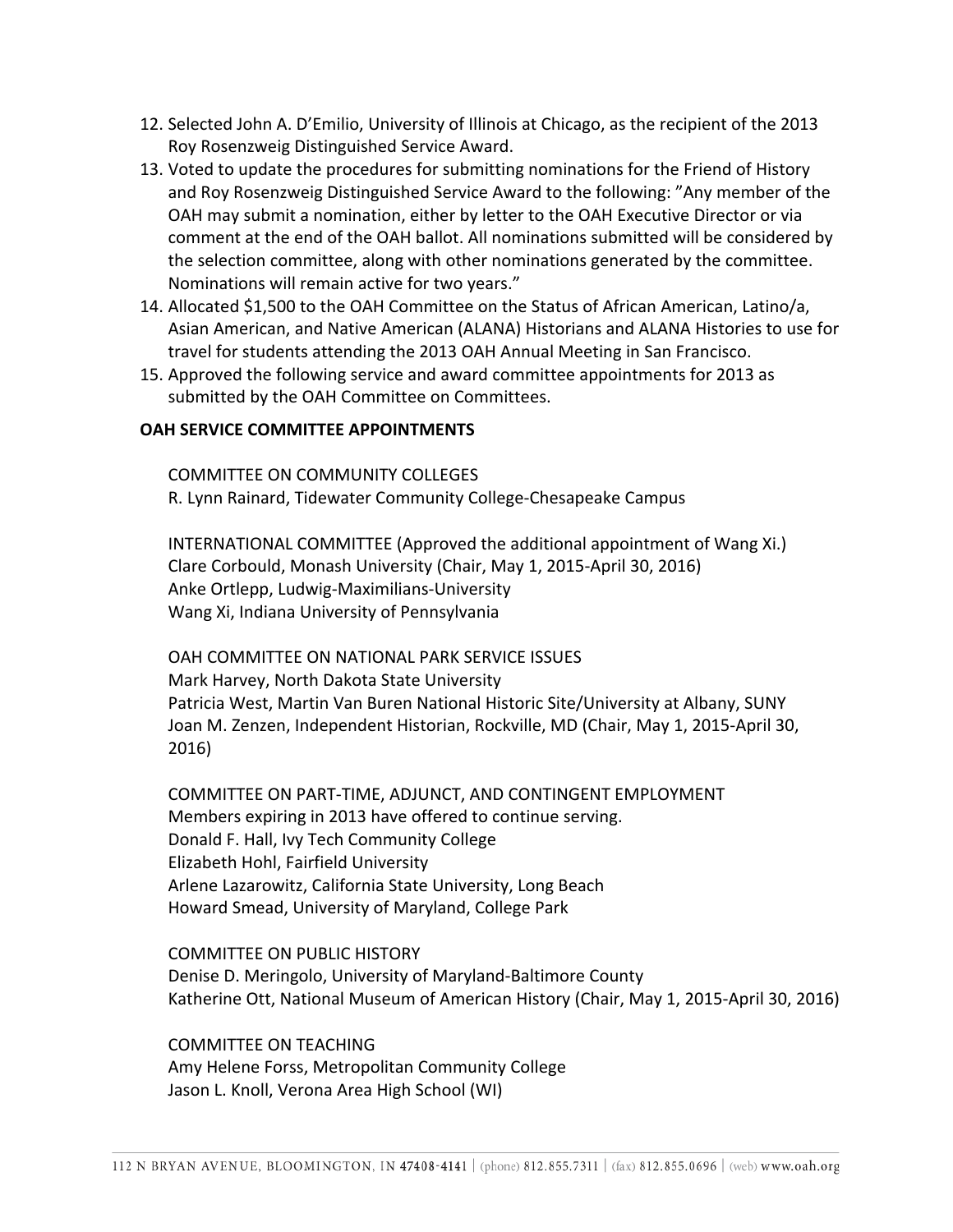COMMITTEE ON THE STATUS OF WOMEN IN THE HISTORICAL PROFESSION Kathryn M. Silva Banks, Andrews University Lorri Glover, Saint Louis University Margaret D. Jacobs, University of Nebraska-Lincoln

AD HOC COMMITTEE ON DISABILITY AND DISABILITY HISTORY Susan Burch, Middlebury College, Ex officio member from the Disability History Association John M. Kinder, Oklahoma State University (two-year term) Paul R.D. Lawrie, University of Winnipeg (three-year term; chair 2015-2016) Kim E. Nielsen, University of Toledo (four-year term; chair through 2015) Sarah F. Rose, University of Texas at Arlington (five-year term, chair 2016-2017) Daniel J. Wilson, Muhlenberg College (one-year term)

AD HOC OAH-JAAS JAPAN HISTORIANS' COLLABORATIVE COMMITTEE Eiichiro Azuma, University of Pennsylvania Mary L. Dudziak, Emory University School of Law

## **AWARD COMMITTEE APPOINTMENTS**

ERIK BARNOUW AWARD COMMITTEE Veronica Savory McComb, Lenoir-Rhyne University (Chair, May 1, 2014-April 30, 2015)

RAY ALLEN BILLINGTON PRIZE COMMITTEE Sherry L. Smith, Southern Methodist University (Chair) Juliana Barr, University of Florida Tim Lehman, Rocky Mountain College

BINKLEY-STEPHENSON AWARD COMMITTEE Nicole Etcheson, Ball State University

AVERY O. CRAVEN AWARD COMMITTEE Gary William Gallagher, University of Virginia (Chair) Julie Saville, University of Chicago Yael A. Sternhell, Tel Aviv University

MERLE CURTI AWARD COMMITTEE E. Wayne Carp, Pacific Lutheran University (Chair) Thomas Bender, New York University Beverly Gage, Yale University Andrew C. Isenberg, Temple University Peter C. Mancall, University of Southern California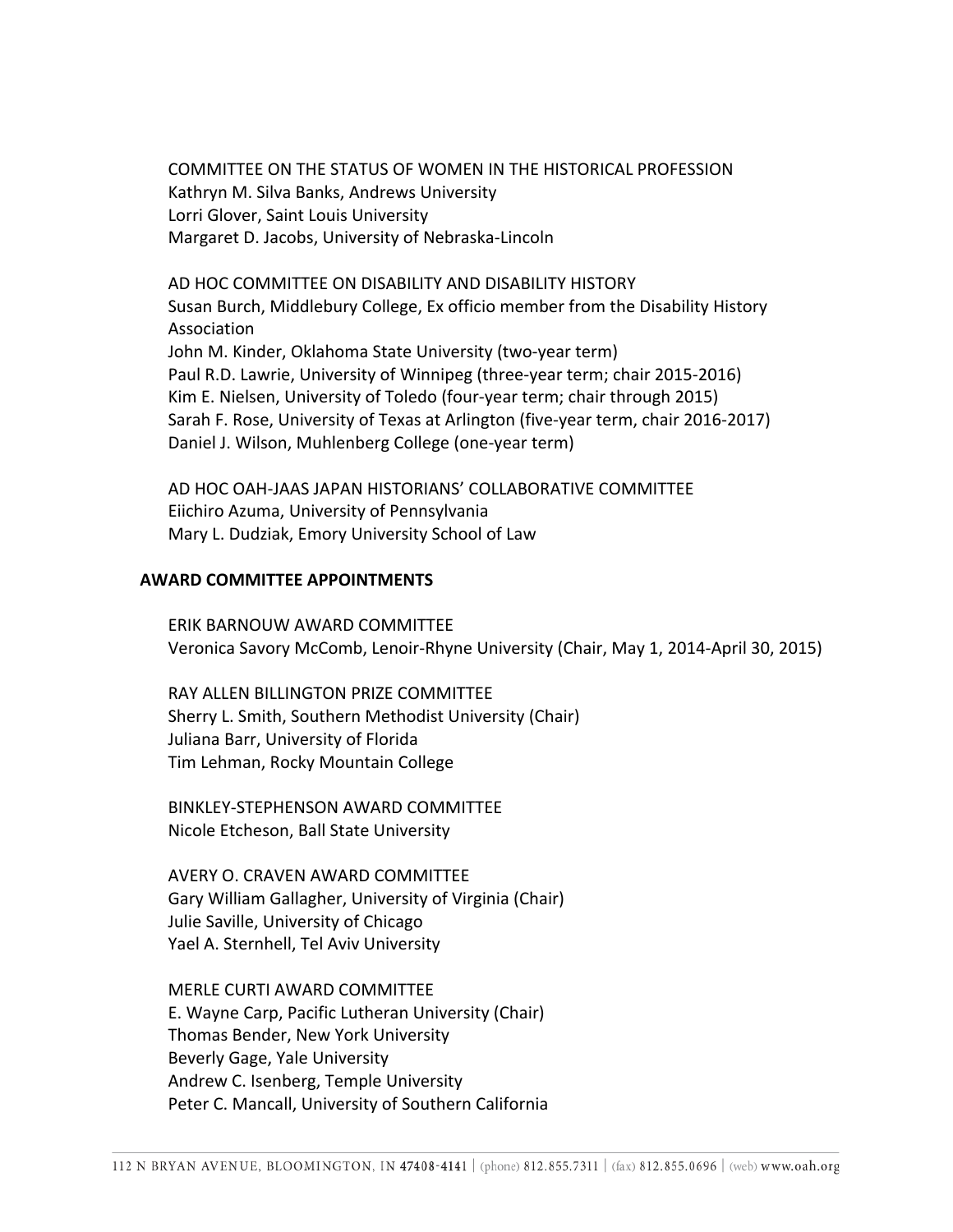Jennifer Ratner-Rosenhagen, University of Wisconsin-Madison

ELLIS W. HAWLEY PRIZE COMMITTEE Andrew L. Johns, Brigham Young University (CHAIR) Darren Dochuk, Washington University in St. Louis Aaron L. Haberman, University of Northern Colorado Dinah Mayo-Bobee, East Tennessee State University Victoria W. Wolcott, University at Buffalo, SUNY

DARLENE CLARK HINE AWARD COMMITTEE (Approved increasing the number of committee members from three to three to five members, and approved the additional appointment of Ida Jones.) Ida Jones, Moorland-Spingarn Research Center, Howard University Serena Mayeri, University of Pennsylvania (Chair) Marie Jenkins Schwartz, University of Rhode Island Kim Warren, University of Kansas

LERNER-SCOTT PRIZE COMMITTEE Cynthia A. Kierner, George Mason University (Chair) Gabriela F. Arredondo, University of California, Santa Cruz Felicia Kornbluh, University of Vermont

LAWRENCE W. LEVINE AWARD COMMITTEE Cheryl A. Wells, University of Wyoming (Chair) Luis Alvarez, University of California, San Diego Edward G. Gray, Florida State University Alexis McCrossen, Southern Methodist University Pablo R. Mitchell, Oberlin College

LIBERTY LEGACY FOUNDATION AWARD Heather Ann Thompson, Temple University (Chair) Martha Biondi, Northwestern University Tomiko Brown-Nagin, Harvard University

JAMES A. RAWLEY PRIZE COMMITTEE Sarah J. Deutsch, Duke University

MARY K. BONSTEEL TACHAU TEACHER OF THE YEAR AWARD COMMITTEE Edward T. O'Donnell, Holy Cross College

FREDERICK JACKSON TURNER AWARD COMMITTEE Dorothy Sue Cobble, Rutgers University, New Brunswick Sarah M.S. Pearsall, Cambridge University